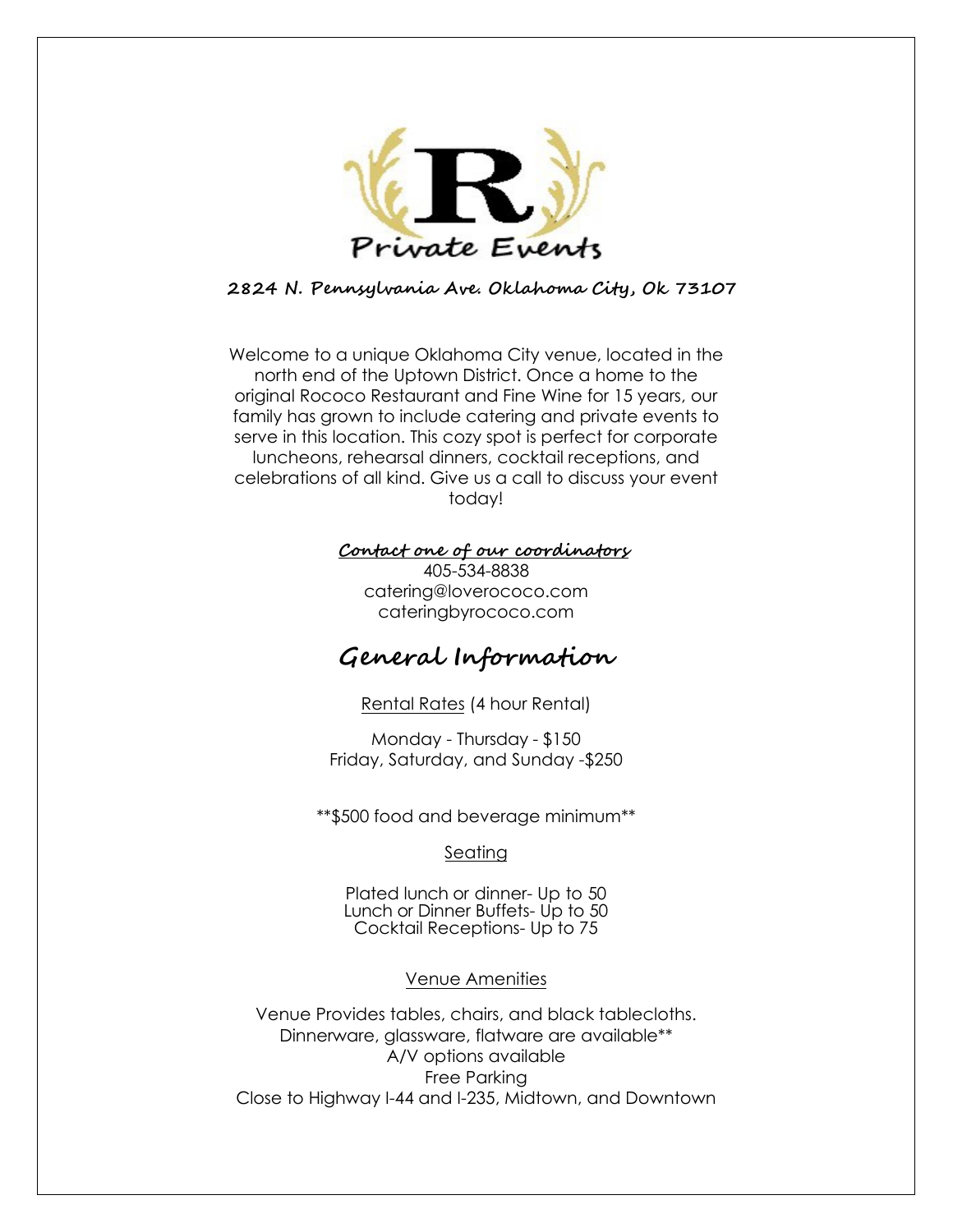

# **Appetizers and Hors d'oeuvres**

All bites are 2 pieces per person

#### **Rococo Signature Crab Cake**

Served in an Asian spoon & topped with a Thai chili cream

sauce. These are legendary!!! **\$14**

#### **Platters**

- Domestic Cheese and Fruit Platter with berries, grapes, & crackers **\$3**
- Artisan Cheese Board with berries, grapes, crackers, nuts, and dried fruit **\$4.75**
- Crudité raw vegetables served with roasted onion dip **\$1.75**
- Grilled & Chilled Vegetable Display-Fresh grilled vegetables with balsamic reduction and feta cheese **\$2**
- Charcuterie- Assorted cured meats, cheeses, dried fruits, olives, whole grain mustard, fig jam, and crostinis **\$5**
- Smoked Salmon Platter (one side serves 25 people)
- With cucumbers, herbed cream cheese, red onions, capers, hardboiled egg, and crostinis \$125 • Beef Tenderloin Platter (one loin serves 20 people/ about 4 oz per person) With sour cream horseradish sauce, Dijon, boursin, pickled red onion, and crostinis **(Market)**

# **Chips & Dips**

- Spinach & Artichoke Dip with pita chips **\$2.25**
- Classic Hummus with pita chips **\$1.50**
- Tomato Bruschetta served with crostinis **\$2**
- Roasted Red Pepper Hummus with pita chips **\$1.50**
- Roasted Onion Dip with prawn crackers **\$1.50**
- Buffalo Chicken Dip with tri color tortilla chips and celery**\$3**
- Jalapeno popper dip with tri color tortilla chips **\$2.50**
- Warm seafood dip with shrimp, cream cheese, and green onion served with prawn chips **\$5**
- Beer cheese dip with soft pretzel bites **\$3**

#### **Canapés Toasted Crostini topped with:**

- Smoked salmon with horseradish cream, capers & onions **\$3.50**
- Roasted pork loin with apricot chutney and watercress **\$3.50**
- Smoked turkey with jalapeno cream cheese and topped with a cranberry relish **\$3.50**
- Roast beef, red pepper cream cheese topped with microgreens **\$4**
- Zucchini cups topped with olive tapenade and feta **\$3**
- Ricotta with Roasted grapes and Rosemary **\$3**
- Bleu cheese allouette with sliced pear and balsamic drizzle **\$3**
- Cucumber cup with tangy Asian slaw topped with black sesame seeds **\$3**

#### **Sliders and Sandwiches** *1.5 Sliders per person*

- BBQ beef slider with classic slaw and gherkin pickle **\$5.25**
- Asian pulled pork slider with tangy slaw and gherkin pickle **\$4.50**
- Chicken Saltimbocca slider with sage, ham, provolone, and spring mix **\$4.50**
- Roast beef slider with herbed cream cheese and pickled red onion **\$5.25**
- Chicken Salad Slider-Choice of: Classic, Pesto, Curry, or Buffalo **\$4.50**
- Turkey pinwheels with roasted red pepper cream cheese and spinach **\$3**
- Cucumber and dill sour cream tea sandwiches **\$2**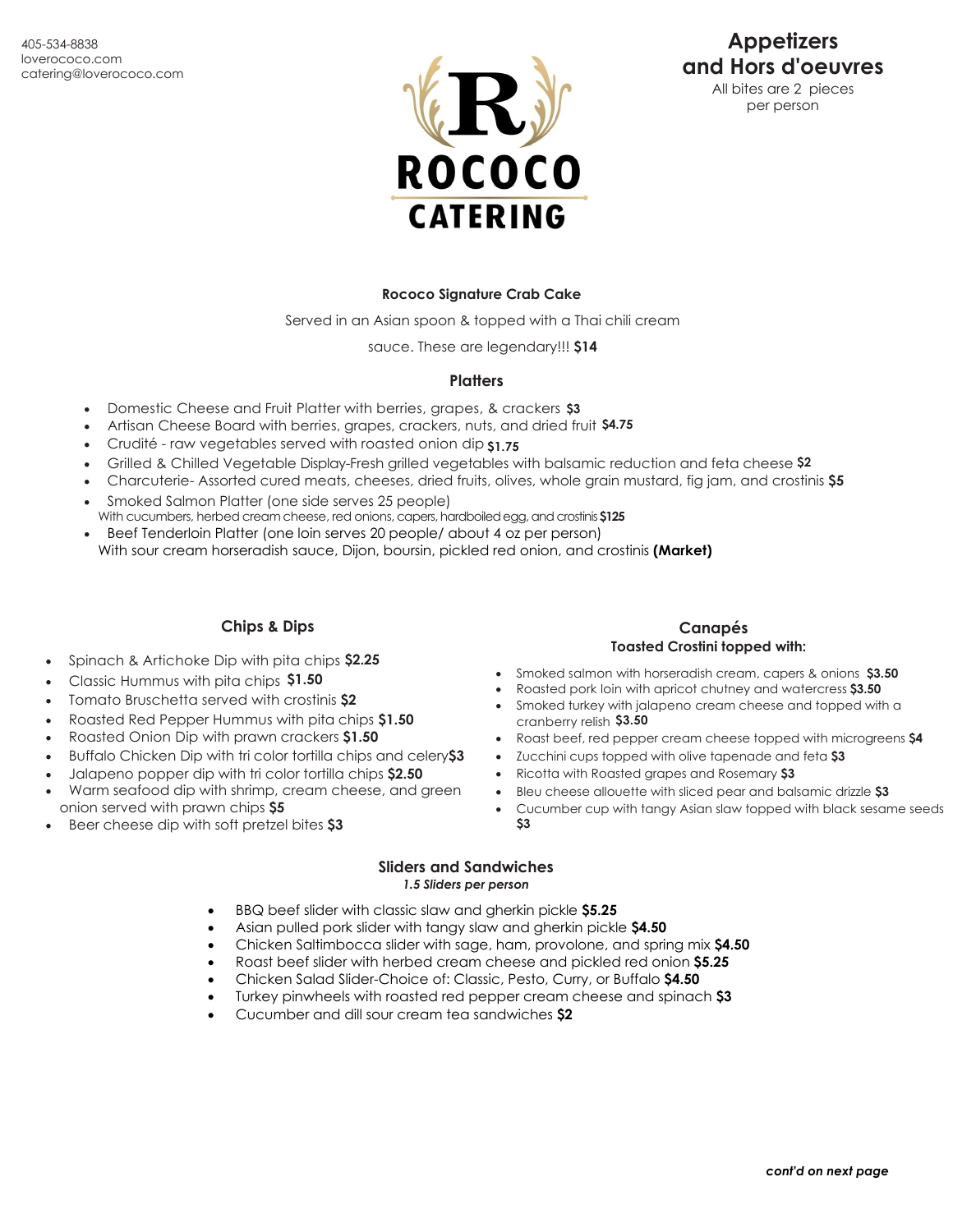

# **Appetizers and Hors d'oeuvres cont'd**

#### **Skewers**

#### **Cold**

- Caprese Skewers with fresh basil and balsamic reduction **\$3**
- Fruit Skewers with a lime yogurt dipping sauce **\$3**
- Tortellini skewers with sundried tomato pesto aioli **\$3**
- Antipasto skewers with salami, green olive, marinated mozzarella, and cherry tomato **\$4 Hot**
- Asian glazed beef satay **\$5**
- BBQ Chicken satay **\$4**
- Pesto chicken satay **\$4**
- Shrimp, andouille sausage, and red pepper **\$5**
- Marinated Veggie Kabobs **\$3**

#### **Savory Bites**

- Baked brie and sliced fig topped with bacon **\$4**
- Bleu cheese allouette and crushed pistachios in phyllo cup topped with roasted grapes **\$4**
- Port wine cheese in phyllo cup topped with crushed walnuts **\$3**
- Salami cornucopias with pepperoncini cream cheese and green olive half **\$2**
- Kielbasa sausage and grilled pineapple picks **\$3**
- Pesto chicken salad in wonton cup topped with sundried tomato **\$4**
- Tuna Poke in wonton cups with red peppers, pineapple, seaweed salad, and Asian glaze **\$6**
- Mini beef wellingtons topped with red onion jam **\$7**
- Spanakopita- feta and spinach in phyllo dough served with tzatziki **\$4**
- Fried Ravioli with sundried tomato pesto aioli **\$3**

#### **Shrimp**

- Shrimp cocktail with cocktail sauce and lemons (3 per person) **\$6**
- Shrimp ceviche served in Asian spoons **\$3.50**
- Classic shrimp salad in wonton cup topped with green onions **\$3.5**

#### **Mini Stuffed Potatoes** • Cheddar, bacon, and green onion **\$3.50**

- Bleu cheese allouette with caramelized onions **\$3.50**
- BBQ chicken and smoked gouda **\$3.50**

#### **Cocktail meatballs**

(4 per person)

#### • Jerk BBQ **\$2**

- Asian glazed with black sesame seeds and green onions**\$2**
- Apricot chipotle Sauce **\$2**
- Marinara topped with mozzarella **\$2**
- Chicken meatballs with coconut curry sauce **\$2**

### **Stuffed Mushrooms**

- Spicy Italian sausage and mozzarella **\$3**
- Herbed cream cheese and tipped with panko breadcrumbs **\$2**
- Spinach and Mozzarella **\$2**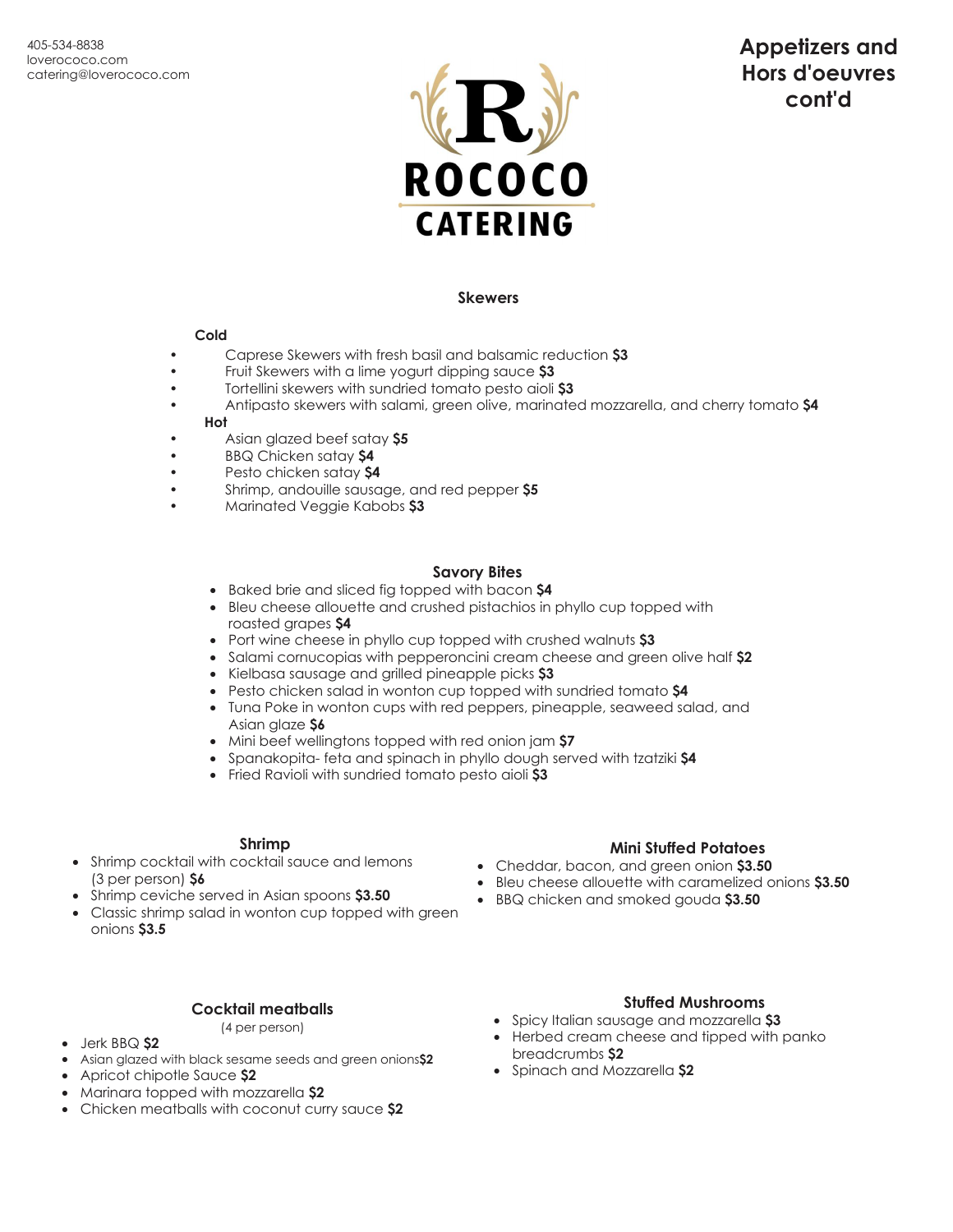

# **Dinner Buffet or Plated**

## **Salads**

• Garden Salad – Mixed greens with shredded carrots, tomatoes, cucumbers, and red onion served with ranch dressing and red wine vinaigrette **\$3**

• Caesar Salad - Romaine lettuce with homemade garlic

croutons and parmesan tossed with classic Caesar dressing **\$4** • Better Salad- Mixed greens with grilled pears, bacon, bleu

cheese, and spiced walnuts served with balsamic vinaigrette **\$4** • Strawberry Salad - Mixed greens with strawberries, red onion, feta cheese, shredded carrots, spiced walnuts and served with a

champagne vinaigrette **\$4**

• Savory Salad- Arugula with roasted butternut squash, barley, grilled red peppers, red onion served with red wine vinaigrette **\$4**

### **Starches**

• Mashed Potatoes **\$3**

*Try them plain or with:*

-Rosemary and garlic **\$4**

- -Cheddar cheese and bacon **\$4**
- -Smoked gouda cheese **\$5**
- Roasted Yukon gold Potatoes tossed w/ house seasoning **\$3**
- Stuffed Potatoes **\$5**
- -Garlic and parmesan with paprika

-Bacon, cheddar, sour cream, green onions

- Rustic Au Gratin or Dauphinoise Potatoes **\$5**
- Fancy Mac and Cheese **\$5**
- Pasta scampi **\$5**
- Wild Rice or Rice Pilaf **\$3**
- Orzo with spinach and parmesan **\$3**

#### **Vegetable Dishes**

- Grilled Vegetables tossed w/ herbed butter **\$2.50**
- Brussel sprout and veggie medley **\$2.50**
- Green Beans with artichokes & cherry tomatoes **\$2.50**
- Southern Green Beans with onions & bacon (optional)**\$2.50** • Glazed Carrots **\$2.50**
- Steamed or Grilled Fresh Asparagus **\$6**
- Burgundy Mushrooms **\$3**
- Corn on the cob **\$2**

• Cold broccoli salad with raisins, sunflower seeds, and red onion **\$3**

### **Vegetarian / Vegan Entrées**

- Stuffed Red Bell Pepper with quinoa and roasted vegetables**\$8**
- Grilled portabello mushroom with chimichurri sauce **\$8**
- Manicotti stuffed with spinach ricotta and topped with pink sauce **\$8**
- Mushroom Risotto **\$8**

### **Chicken/Turkey**

- Grilled Chicken Breast with choice of sauce **\$8** Apricot Reisling|Creamy mushroom and onion|Chimichurri |Picatta| Sundried Tomato Pesto|Creamy Florentine
- Stuffed Chicken Roulade **\$10**

With ham, sage, and provolone, topped with red wine demi-glace

• Herb Roasted Half Chickens on the bone **\$10**

• Herb Roasted Turkey carved to order or served sliced **\$8** With your choice of sauce:

-Turkey gravy

-Cranberry chutney

## **Beef**

• Herb roasted Prime Rib carved to order

Serves 20-25 ppl, about 8 oz per person **(Market)** • Beef Tenderloin

Serves up to 10 ppl, about 6 oz. per person **(Market)**

-Red wine demi-glace

- Sour cream horseradish

• Baseball Sirloin Steak 8oz **(Market)**

-Red wine demi glaze

-Cognac Mushroom Sauce

-Chimichurri

• Beef tips **\$11**

-Au Poivre

- -Steak Dianne
- Classic Pot Roast **\$11**
- Red wine braised beef **\$11**

#### **Pork**

- Glazed Ham **\$6**
- Herb Roasted pork loin with pear, sage, and brandy sauce **\$8**

• Pork Tenderloin with mascarpone, toasted pine nuts, and a red wine demi-glace **\$10**

#### **Seafood**

- **•** Grilled Salmon (6oz) **\$16**
- Coriander ginger sauce
- Grilled with lemon and olive oil
- Herb crusted
- Blackened shrimp skewers **\$12**
- 3 shrimp to a skewer (2 per person)
- COD with andouille cream sauce **\$12**
- Rococo Crab cakes \$ **Market**
- 5.5 ounces jumbo lump crab cake
- Mussels or clams with white wine sauce **\$12**

#### **Dessert Options**

- Chocolate Mousse Cake **\$5**
- Red Velvet Cake **\$5**
- Tiramisu **\$5**
- Carrot Cake **\$5**
- New York Cheesecake with berry coulis **\$4**
- Chocolate Kahlua Cake with macerated berries **\$4**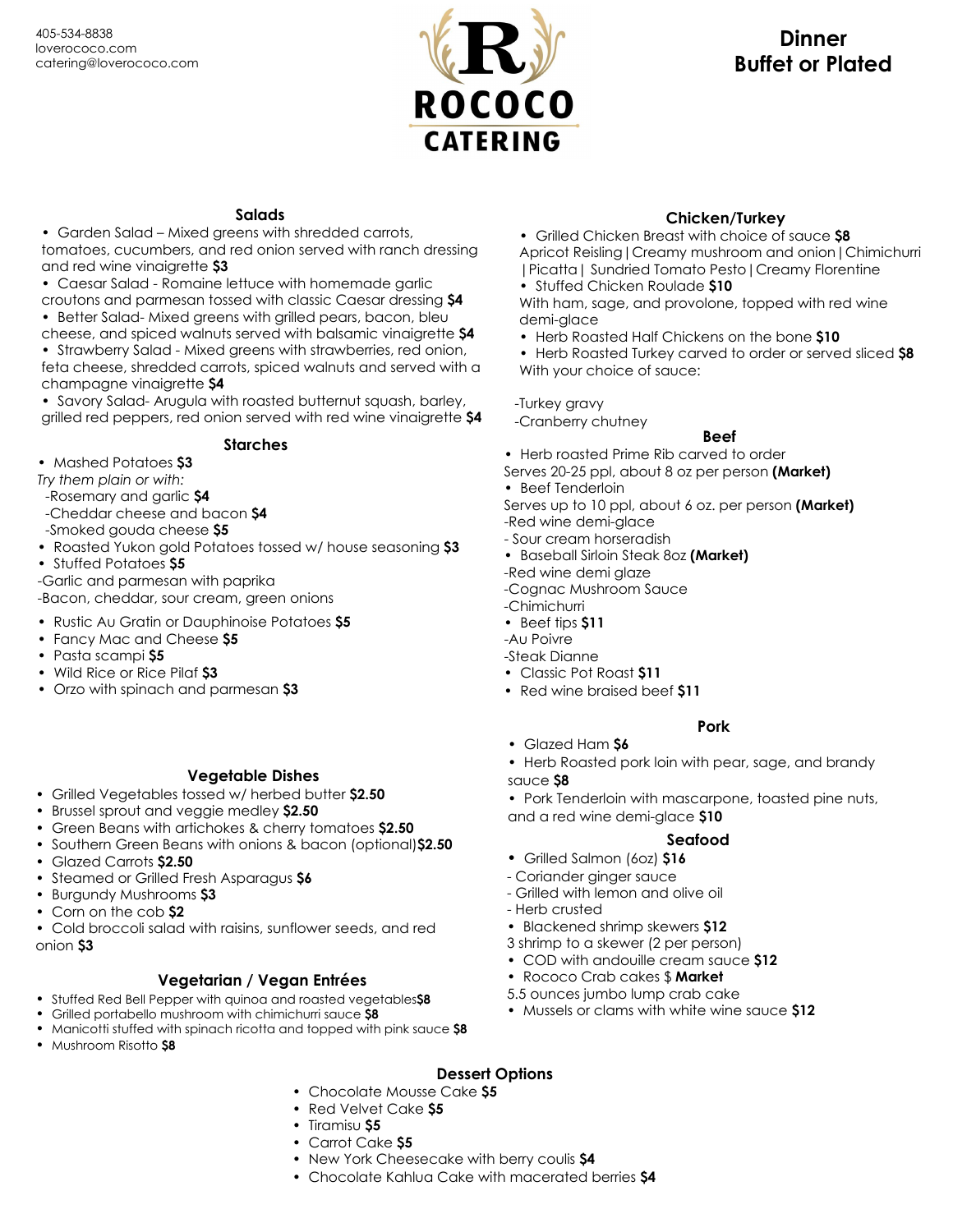# Breakfast

#### **Continental-\$8**

An assortment of muffins, pastries, bagels with plain and vegetable cream cheese Seasonal fresh fruit platter

**Quiche-\$12** Ham & cheddar or spinach &

Swiss Bacon or sausage Breakfast potatoes Seasonal fresh fruit platter

## **Frenchy French Toast \$10**

Sliced baguettes served warm with warm maple syrup Bacon or sausage Breakfast potatoes Seasonal fresh fruit platter

> **Country Breakfast-\$14** Egg Soufflé Bacon or sausage Breakfast potatoes Biscuits and Gravy Seasonal fresh fruit platter

**A**Assorted Yogurts parfaits-**\$4 each** 

### **Breakfast Beverages**

Coffee (regular or decaf))- **\$2 per person** 

OJ available by the gallon (Up to 15 ppl) **\$7 each**

# Brunch

Ask your coordinator for a quote for your next Brunch celebration. We can customize menus too!

## **Egg Dishes**

Quiche **\$3** •Spinach and gruyere •Ham and cheddar

Egg soufflé **\$3** Topped with cheddar cheese and green onions

Breakfast burritos •Egg and cheese **\$3** •Sausage *or* bacon with cheese **\$4** Served with homemade salsa

## **Salad Dishes**

Mixed greens **\$4** with strawberries, feta cheese, red onion and carrots Served with a champagne vinaigrette

Caesar salad **\$3** Mediterranean Pasta Salad **\$4** With sundried tomatoes, Kalamata and green olives, basil, and feta

Amber's Creamy Pasta Salad **\$3**

**Meat Options**

Bacon or Prosciutto wrapped asparagus bundles **\$5** (1.5pp)

Thick cut bacon **\$3** (3pp)

Glazed bacon Brown sugar and black pepper **\$3.75** (3pp)

Breakfast sausage **\$3** (3pp)

Ham and Swiss puff pastry pinwheels **\$3** (2pp)

Chicken and waffles with warm syrup **\$4** (1pp)

### **Breakfast Desserts**

French toast bread pudding With orange creme anglaise **\$4**

Blueberry Scones **\$2**

## **Fruit Options**

Diced fruit platter with fresh berries **\$3**

Waldorf salad **\$3**

Fruit salad **\$2**

Fruit skewers With honey yogurt dipping sauce **\$3** (2pp)

Fruit tarts with vanilla custard **\$4**

## **Potato Options**

Brunch potatoes tossed with butter, peppers, and caramelized onions **\$3**

Cheesy Hash brown casserole **\$3**

Rustic Au Gratin Potatoes **\$4**

Dauphinoise Potatoes **\$4**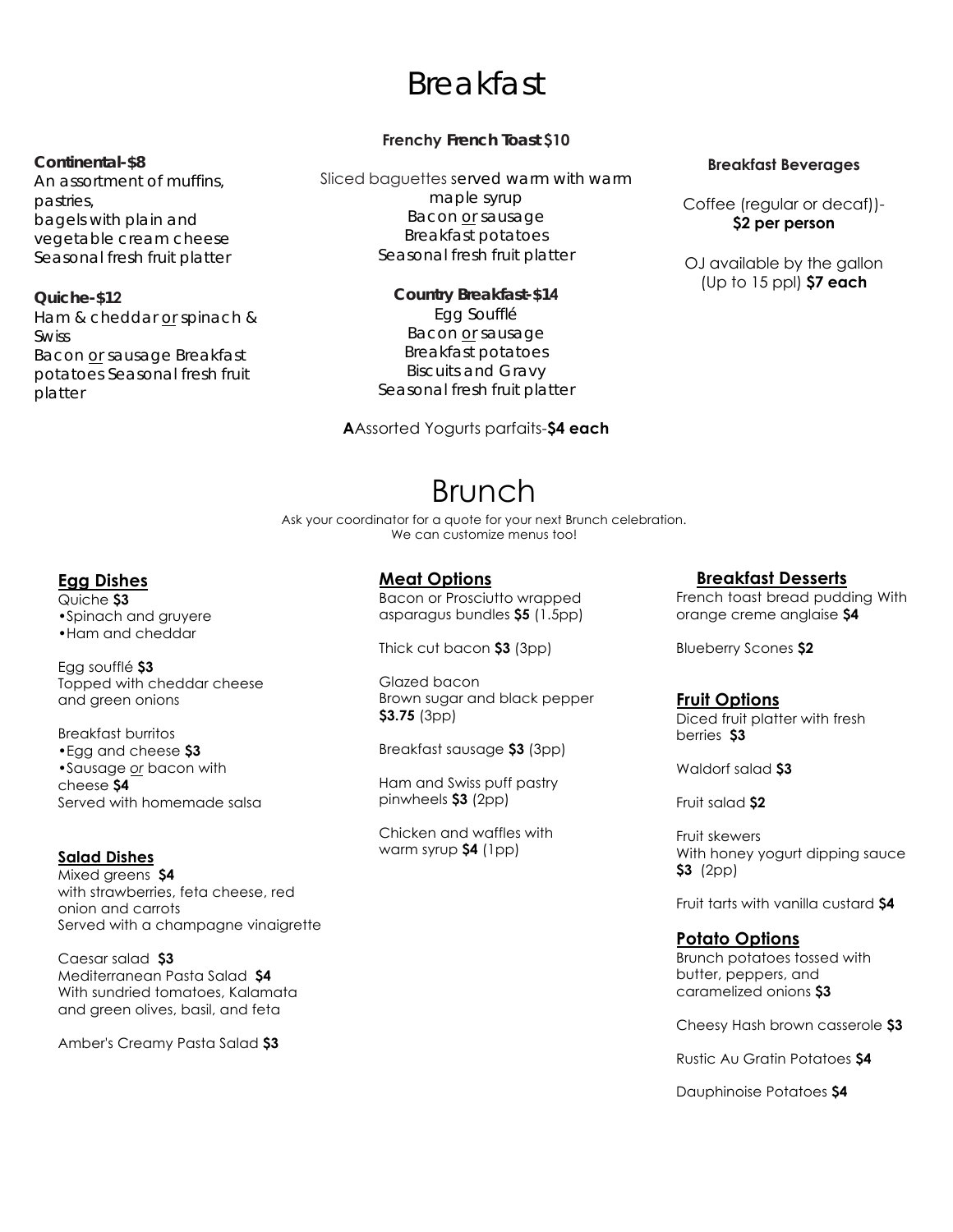# **Bar Information**

**Cash Bar\*** 

**\$150 Fee** Guests pay for their own drinks

# **Hosted Bar**

Bar tab goes to the host to be paid at the end of the event

# **Capped Bar**

Cap can be set in place at the request of the host IE \$1000 cap then cash bar

# **2 Drink Tickets**

\$16 per person for assorted beers and house Wine \$20 per person for House liquor, beer, or house wine

A licensed bartender(s) will be provided in the event the bar will be used. \*In the case of a cash bar, a 20% gratuity will be applied to all tickets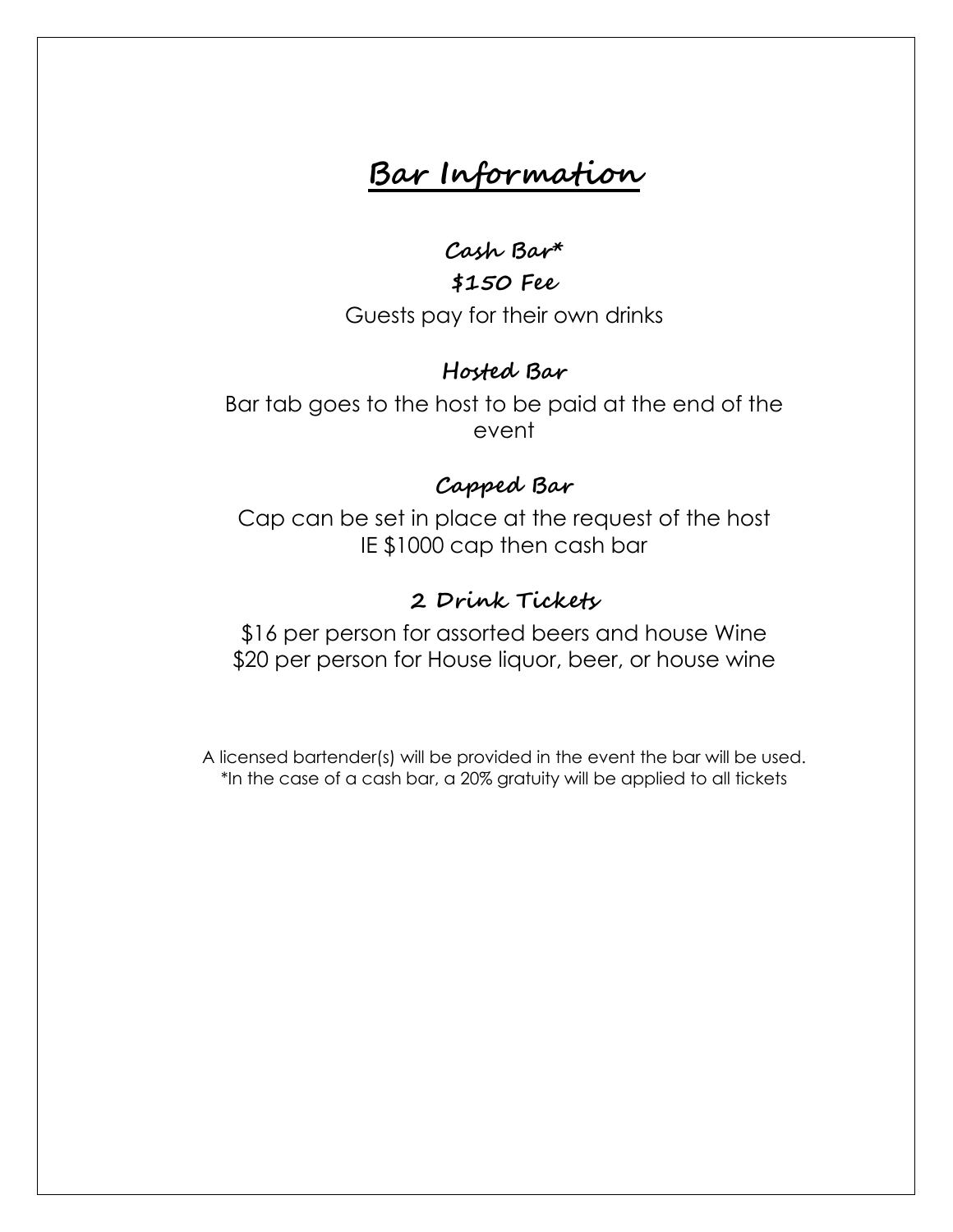Policies

Venue Rental

Your venue rental is good for 4 hours with set up time 1 hour before scheduled time, and break down of 1 hour after scheduled time. We close our venue at 11pm, with breakdown and exit at midnight. If you exceed these hours, there will be a \$200 per hour fee for every additional hour you use as well as \$25 per hour for each staff member that is required to stay.

Any damages to the physical property, furniture, dishware, or glassware will be assessed and charged to the client depending on extent of damage.

**Dishware**

We can provide plain white dishes, with flatware, glassware, and napkins for your event. If this option is chosen, we do require a dishwasher to be hired for the evening for the fee of \$150.

We can also provide disposable clear acrylic dishes, cups, and flatware as well for a fee of \$2 per person.

# **Staff**

Staff is required for every event. They are responsible for the set up and maintenance of the facility, clearing dishes, replenishing beverages or buffet items, trash removal, clean up, etc. We pride ourselves on our well-trained, professional staff to help take care of your special event.

The quantity of staff depends on the type of event and level or service which will be determined by the event salesperson.

Labor Fees are as follows: Servers/ Bartenders- \$150 each

These fees include up to 4 hours of the scheduled event time. Additional hours incur a charge of \$25 per hour for each staff member required to stay.

At the client's discretion, any extra gratuity will go directly to the staff.